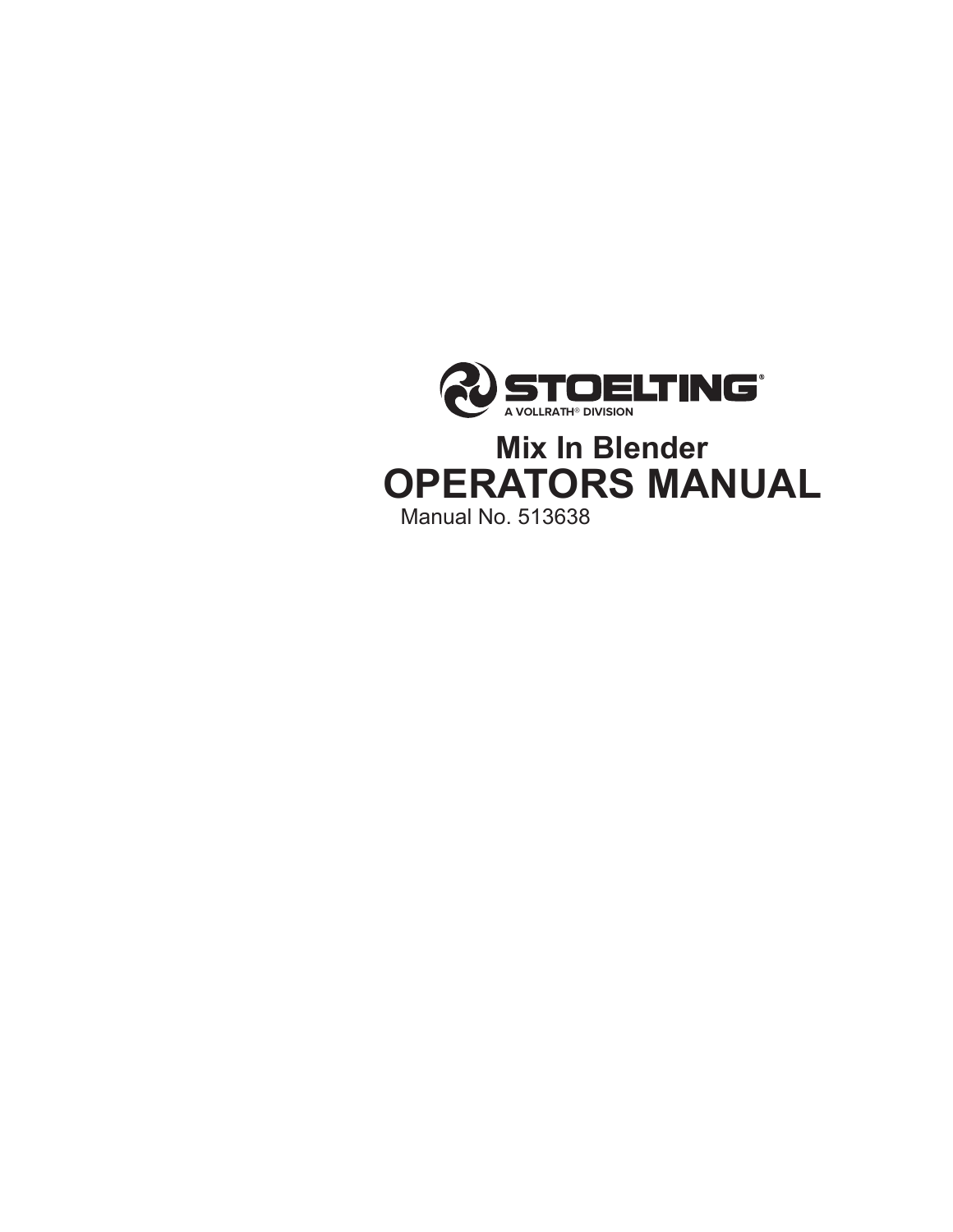## **MIX INLET BLENDER OPERATING INSTRUCTIONS FOR 521005, 521019, 521030, & 521035**



### **INTRODUCTION**

Thank you for selecting the STOELTING MIX IN BLENDER. The direct drive design of this blender provides for quiet, trouble free operation. The unique design of the mixing head efficiently blends products together rapidly and gently to reduce melting and breakdown of the frozen product.

The STOELTING MIX IN BLENDER was specifically designed to blend soft-serve or dipped ice cream, ice milk, yogurt, or custard with flavors, fruit, candy, or cookies. This blender does a superior job of mixing malts, shakes, frappes, smoothies, and freezes.

DO NOT ATTEMPT to operate the blender until instructions and safety precautions in this manual are read completely and are thoroughly understood. If problems develop or questions arise in connection with installation, operation, or servicing of the machine, contact Stoelting White Glove Service at 800-319-9549.

For warranty information, visit our website at: stoeltingfoodservice.com

### **SAFETY PRECAUTIONS**

- 1. The STOELTING MIX IN BLENDER should only be used in accordance with the procedures outlined in this manual.
- 2. The STOELTING MIX IN BLENDER comes equipped with a grounded, three (3) prong electrical plug. DO NOT remove the grounding prong. If the electrical outlets in your location do not accept the 3-prong plug, an electrician must change the receptacle to accommodate the plug.
- 3. Blenders with a foot switch are specifically designed for use only with the STOELTING MIX IN BLENDER. The foot switch should not be used for any other purpose. Safe and reliable operation is dependent upon keeping the switch DRY and CLEAN at all times. Any evidence that indicates that the foot switch has been wet or dirty voids the warranty.
- 4. The STOELTING MIX IN BLENDER has a very powerful high torque motor and the mixing head and shaft rotate at a very high rate of speed. DO NOT ATTEMPT TO HOLD THE SHAFT OR MIXING HEAD.
- 5. DO NOT allow any foreign objects (such as loose clothing, cleaning cloths, fingers or jewelry) to come in contact with rotating parts. Personal injury or damage to the blender could result. Always disconnect the electrical power before cleaning or maintaining the STOELTING MIX IN BLENDER.
- 6. The STOELTING MIX IN BLENDER is fuse protected. If a fuse replacement is required, REPLACE ONLY WITH THE SPECIFIED FUSE:
	- BUSS AGC 5 Amp, 250-VOLT

DO NOT SUBSTITUTE WITH A SLOW BLOW TYPE FUSE.

- 7. The STOELTING MIX IN BLENDER is not designed to chop or grind candy, cookies, or hard ingredients. Using it for this purpose can damage the blender or cause personal injury to the operator.
- 8. DO NOT OPERATE THE STOELTING MIX IN BLENDER WITHOUT THE PLASTIC GUARD IN PLACE.
- 9. DO NOT attempt to make any adjustments or perform maintenance until the STOELTING MIX IN BLENDER has been unplugged. Any adjustments or maintenance should only be performed by a qualified person.
- 10. The STOELTING MIX IN BLENDER must be installed to allow the operator to have access to the electrical supply plug.
- 11. Disconnect power and inspect the STOELTING MIX IN BLENDER mixing head regularly for sharp edges or wear. Replace a mixing head with sharp edges or excessive wear to prevent damage to mixing cups or personal injury.
- 12. Do not use harsh cleaners or abrasive scouring pads on the STOELTING MIX IN BLENDER. Use of these products will damage the surface finish.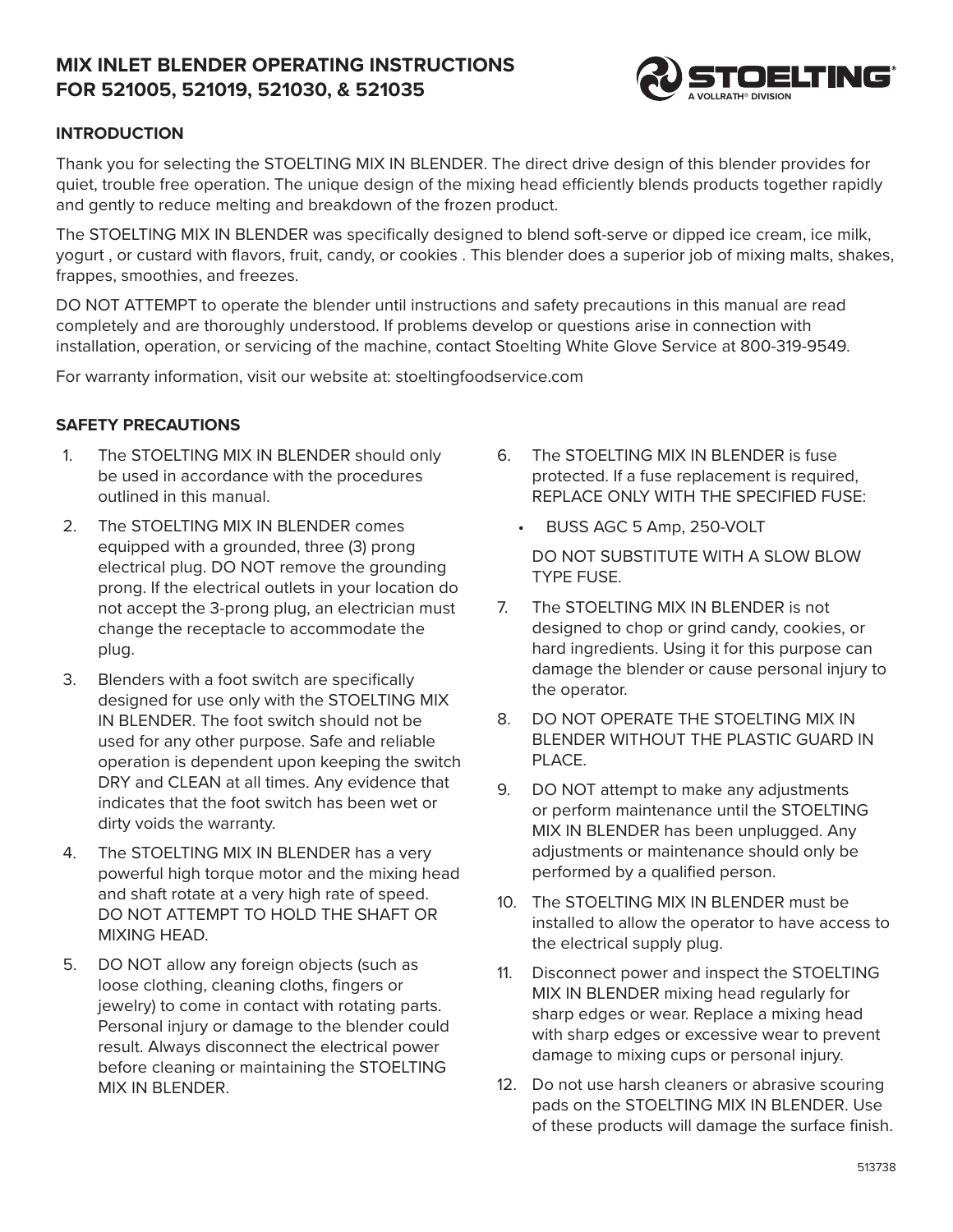## **MIX INLET BLENDER OPERATING INSTRUCTIONS FOR 521005, 521019, 521030, & 521035**

## **MIXING DIRECTIONS**

When mixing individual servings, take the right sized plastic collar and place it on the cup. Fill the cup with soft serve and add the flavoring or ingredients. Blend until well mixed.

If blending pieces of candy, nuts, or cookies, make a hole down the center of the soft serve before adding the pieces. When blending, rotate the cup clockwise.

Add liquid chocolate chips after adding any pieces of candy, nuts, or cookies.

Use a low speed to blend pieces into soft serve. A low speed prevents the pieces from breaking apart.

To blend a flavor, use a high speed to properly incorporate the flavor throughout the cup.

### FOR BEST RESULTS

- Do not add water to the product.
- If a collar is used, make sure it is dry by wiping it with a sanitized sponge.
- Hard ice cream should be at dipping temperature before blending mix-ins.
- Always use PRE-GROUND pieces, the STOELTING MIX IN BLENDER is not a grinder and should only be used for mixing various ingredients.
- Milk should only be added to such products as shakes and malts and not to a flavored candycookie mix-in.

## **DAILY CLEANING**

Complete the following procedures every day at the close of business.



Do not immerse the STOELTING MIX IN BLENDER in water or spray water into the motor compartment. Water in the motor compartment will cause serious damage to the blender and could cause serious injury or death.

- 1. Disconnect power to the blender.
- 2. Remove the blender blade from the spindle by turning the blade clockwise (as viewed from the top of the blender).
- 3. Wash the blade with soapy water.
- 4. Wash the spindle shaft with a fine bristle brush.
- 5. Rinse the blade and spindle with clean water.
- 6. Install the blade onto the shaft by turning it counterclockwise.

#### **DAILY SANITIZING**

Sanitizing must be done after the STOELTING MIX IN BLENDER is clean and just before using it. Sanitizing the night before is not effective. However, you should always clean the blender after using it.

### **NOTE**

The United States Department of Agriculture and the Food and Drug Administration require that all cleaning and sanitizing solutions used with food processing equipment be certified for this use.

When sanitizing the blender, refer to local sanitary regulations for applicable codes and recommended sanitizing products and procedures. The frequency of sanitizing must comply with local health regulations. Mix sanitizer according to manufacturer's instructions to provide a 100 parts per million strength solution. Any sanitizer must be used only in accordance with the manufacturer's instructions.

Complete the following procedures every day before opening for business.

- 1. Prepare sanitizer following the manufacturer's instructions.
- 2. Wet the entire shaft, mixing blade, and collar with a fine bristle brush using the sanitizing solution.
- 3. Let the parts air dry. DO NOT wipe the parts with a towel.

## **AFTER EACH USE**

Use a tall plastic cup filled with sanitizing solution to rinse off any soil. Operate the blender at a very low speed to prevent splashing. Change the sanitizing solution frequently.

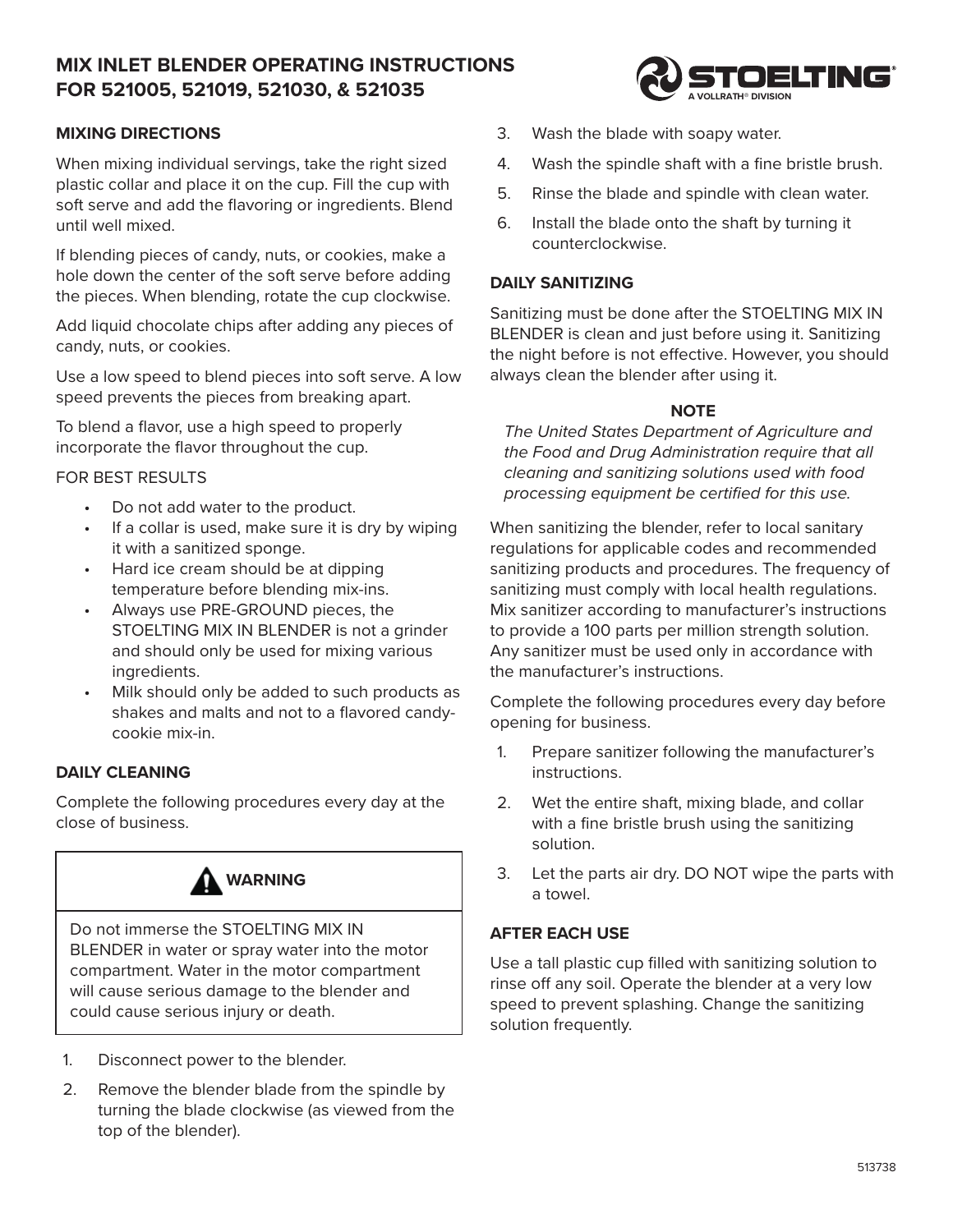



| Part       | <b>Description</b>                               | Qty |
|------------|--------------------------------------------------|-----|
| A2007G     | <b>Blender Shaft Collar</b>                      |     |
| A2015GASSY | Blender Shaft Assembly (Includes Shaft & Collar) |     |
| A2019      | <b>Cabinet Complete</b>                          |     |
| A2024FS    | Panel - Top                                      |     |
| A2033      | Shield - Hinge Pin (Tilt)                        |     |
| A2035      | Shield - Tilt                                    |     |
| A2040      | Screw - Front Top Panel                          |     |
| A2054      | Decal - Caution                                  |     |
| A2061      | Switch - Rocker                                  |     |
| 521026     | Blender Agitator (A2008)                         |     |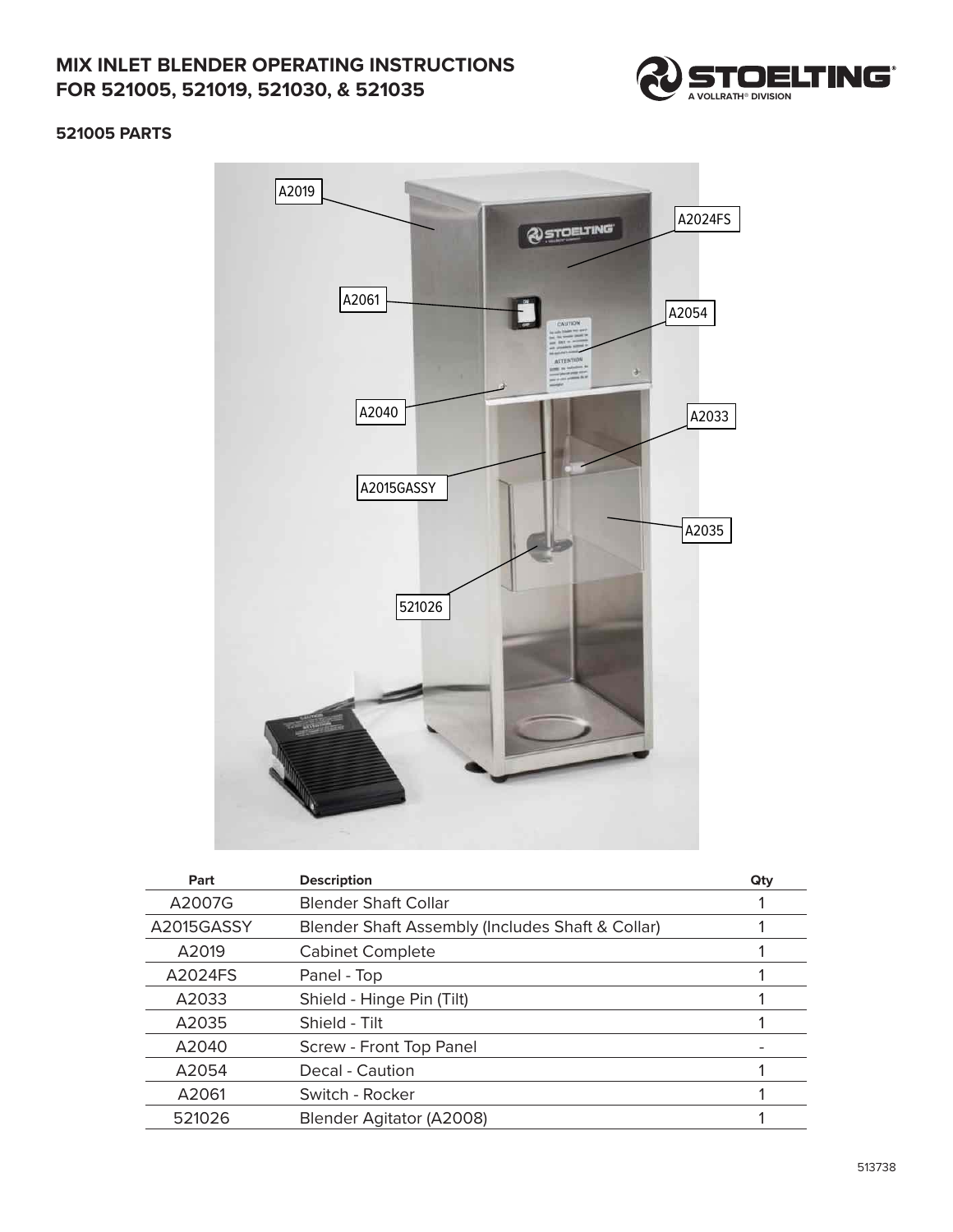



| Part       | <b>Description</b>                               | Qty |
|------------|--------------------------------------------------|-----|
| A2004.1    | Switch - Toggle                                  |     |
| A2007G     | <b>Blender Shaft Collar</b>                      |     |
| A2015GASSY | Blender Shaft Assembly (Includes Shaft & Collar) |     |
| A2019      | <b>Cabinet Complete</b>                          |     |
| A2024S     | Panel - Top                                      |     |
| A2033      | Shield - Hinge Pin (Tilt)                        |     |
| A2035      | Shield - Tilt                                    |     |
| A2040      | Screw - Front Top Panel                          |     |
| A2054      | Decal - Caution                                  |     |
| A2091      | Decal - On / Off                                 |     |
| A2092      | Decal - Speed Control                            |     |
| A2096-151L | <b>Speed Control Only</b>                        |     |
| A2096K     | <b>Speed Control Knob</b>                        |     |
| A2096L     | Decal - Speed Control Dial                       |     |
| 521026     | Blender Agitator (A2008)                         |     |
| 674174     | Blender Shaft Only (A2015G)                      |     |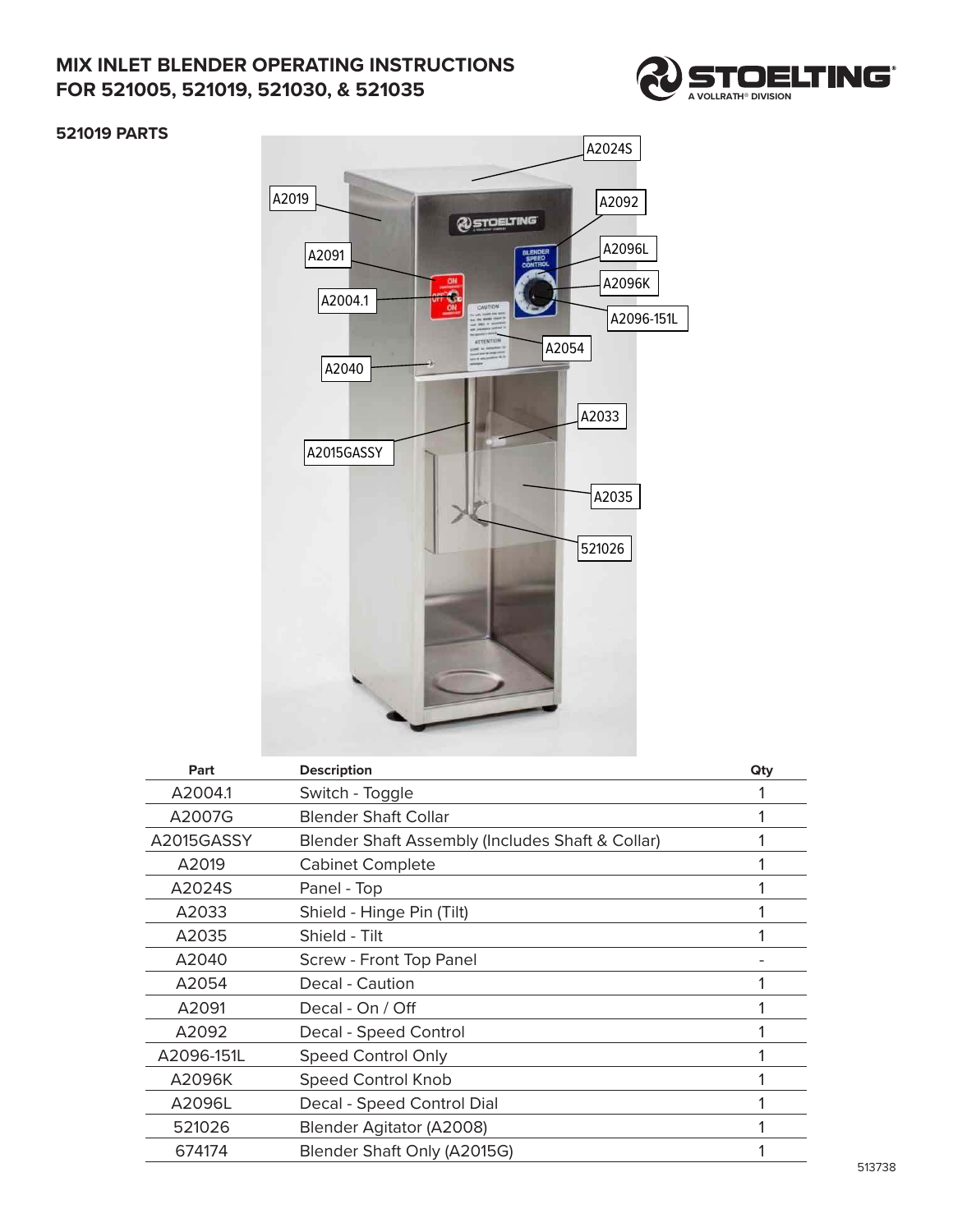



| Part          | <b>Description</b>                               | Qty |
|---------------|--------------------------------------------------|-----|
| A2004-250VOLT | Switch - Rocker                                  |     |
| A2007G        | <b>Blender Shaft Collar</b>                      |     |
| A2015GASSY    | Blender Shaft Assembly (Includes Shaft & Collar) |     |
| A2019FS230    | <b>Cabinet Complete</b>                          |     |
| A2024FS       | Panel - Top                                      |     |
| A2033         | Shield - Hinge Pin (Tilt)                        |     |
| A2035         | Shield - Tilt                                    |     |
| A2040         | Screw - Front Top Panel                          |     |
| A2054         | Decal - Caution                                  |     |
| 521026        | Blender Agitator (A2008)                         |     |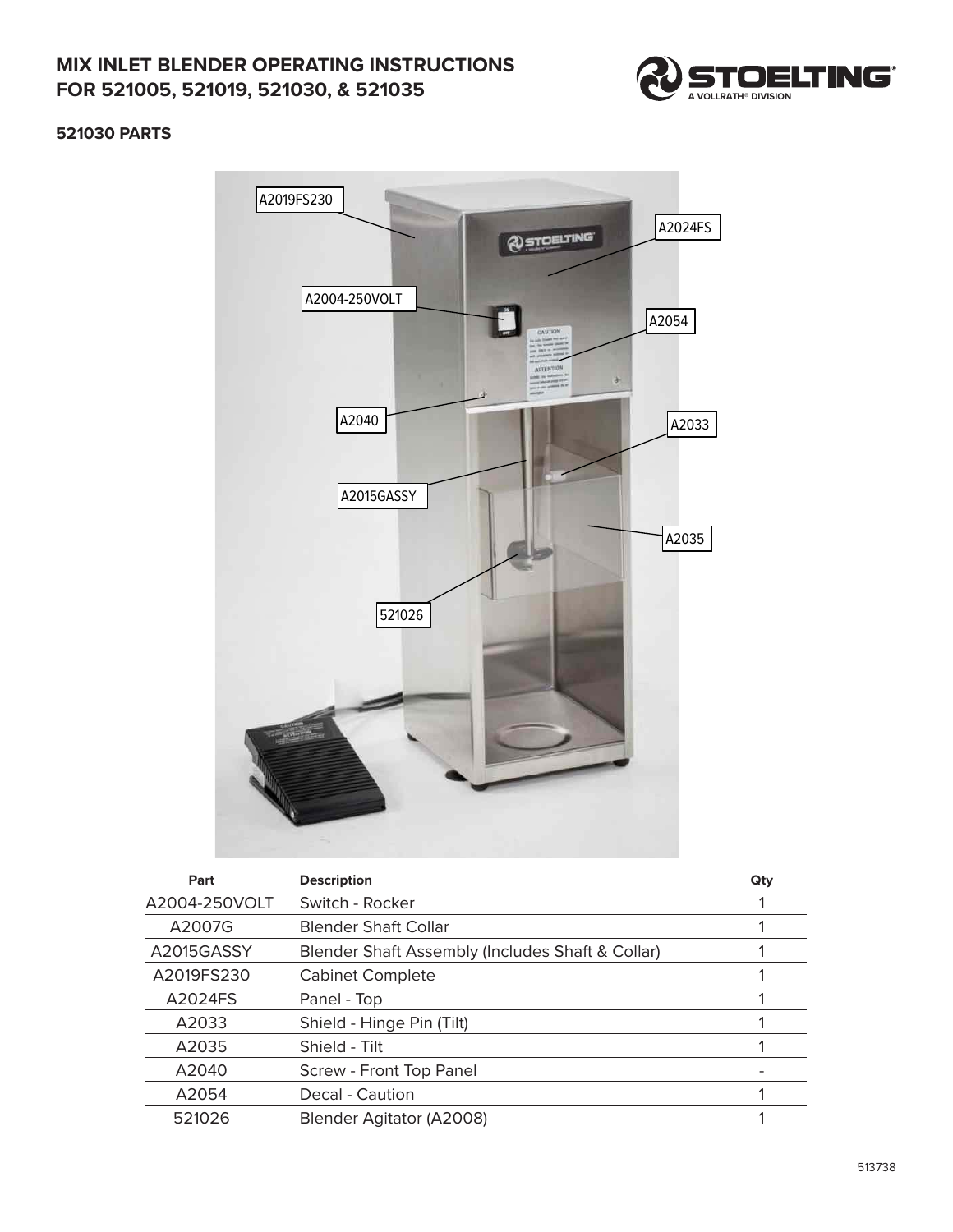



| Part       | <b>Description</b>                               | Qty |
|------------|--------------------------------------------------|-----|
| A2004-EURO | Switch - Rocker                                  |     |
| A2015GASSY | Blender Shaft Assembly (Includes Shaft & Collar) |     |
| A2019EURO  | <b>Cabinet Complete (EURO)</b>                   |     |
| A2024EURO  | Panel - Top (EURO)                               |     |
| A2033      | Shield - Hinge Pin (Tilt)                        |     |
| A2035      | Shield - Tilt                                    |     |
| A2040      | <b>Screw - Front Top Panel</b>                   |     |
| A2092      | Decal - Speed Control                            |     |
| A2096-EURO | Speed Control Only (EURO)                        |     |
| A2096L     | Decal - Speed Control Dial                       |     |
| 521026     | Blender Agitator (A2008)                         |     |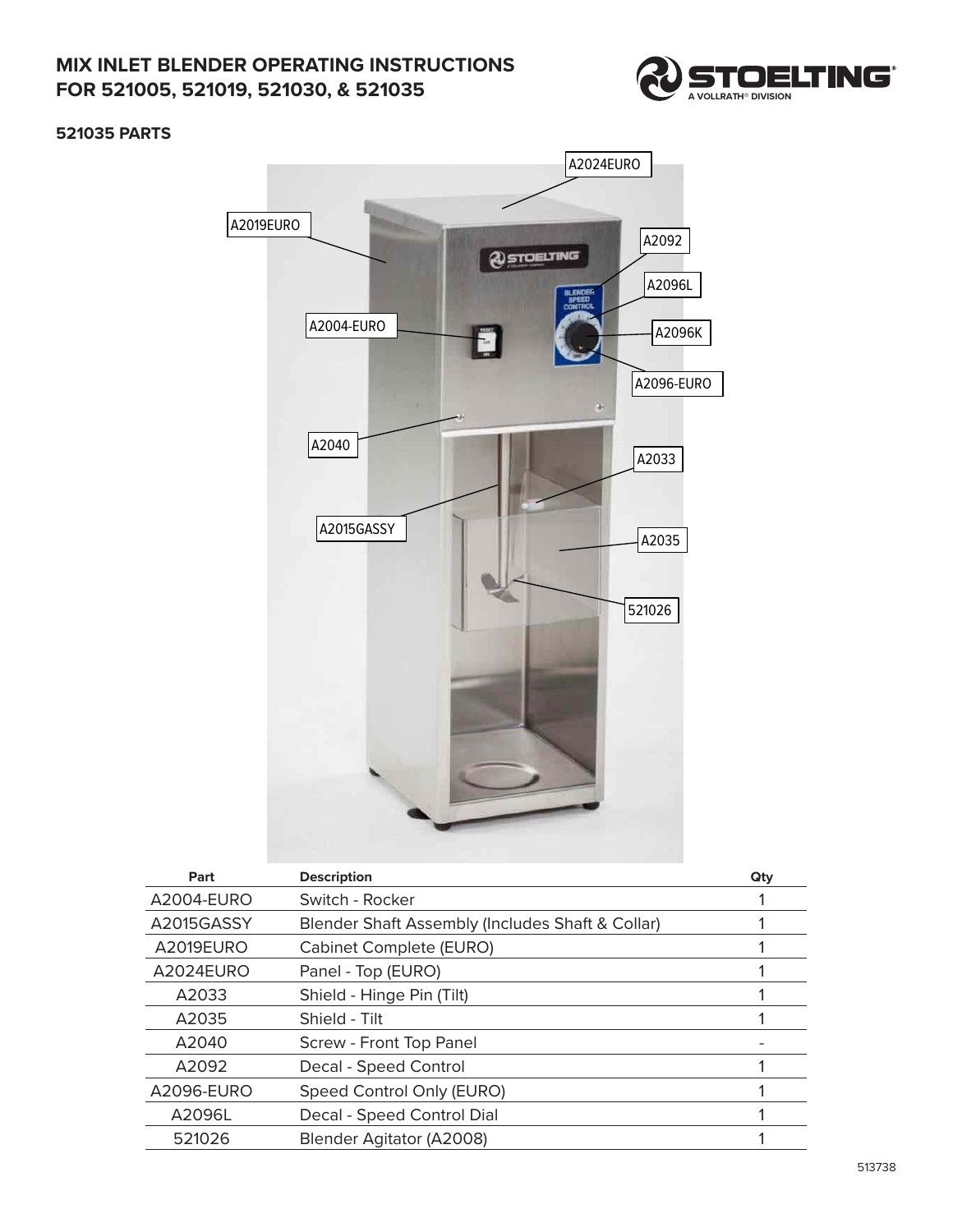

## **BLENDER COMPONENTS**

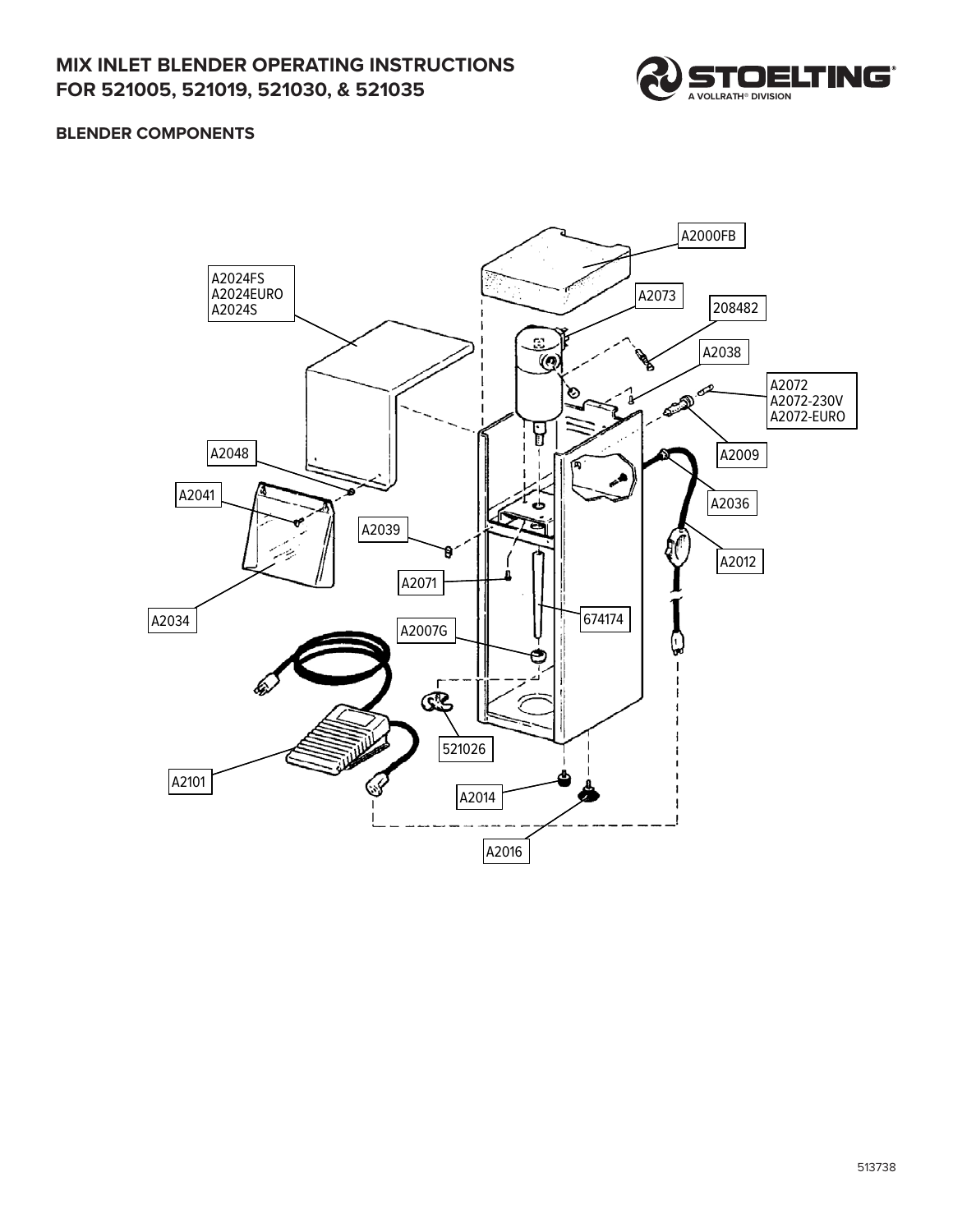

## **BLENDER COMPONENTS (CONTINUED)**

| Part              | <b>Description</b>                 | Qty            |
|-------------------|------------------------------------|----------------|
| A2000FB           | Foam Block                         |                |
| A2007G            | <b>Blender Shaft Collar</b>        |                |
| A2009             | <b>Fuse Holder</b>                 | 1              |
| A2012             | Power Cord                         |                |
| A2014             | Feet - Rubber                      | 4              |
| A2016             | <b>Suction Cup</b>                 | 2              |
| A2024EURO         | Panel - Top (EURO)                 | 1              |
| A2024FS           | Panel - Top                        | 1              |
| A2024S            | Panel - Top                        | 1              |
| A2034             | Shield                             | 1              |
| A2036             | <b>Relief Strain - Power Cord</b>  | 1              |
| A2038             | Screw - Rear Top Panel             |                |
| A2039             | Nut - Tinnerman (Top Panel)        |                |
| A2041             | Screw - Shield                     |                |
| A2048             | Spacer - Shield                    |                |
| A2071             | Screw - Motor                      |                |
| A2072             | Fuse                               | 1              |
| A2072-230V        | <b>Fuse - 230V</b>                 | 1              |
| <b>A2072-EURO</b> | Fuse - EURO                        | 1              |
| A2073             | Rectifier                          | 1              |
| A2101             | Footswitch Complete                | 1              |
| 208482            | Blender Motor Brushes (A2000B-B_1) | $\overline{2}$ |
| 521026            | Blender Agitator (A2008)           | 1              |
| 674174            | Blender Shaft Only (A2015G)        | 1              |